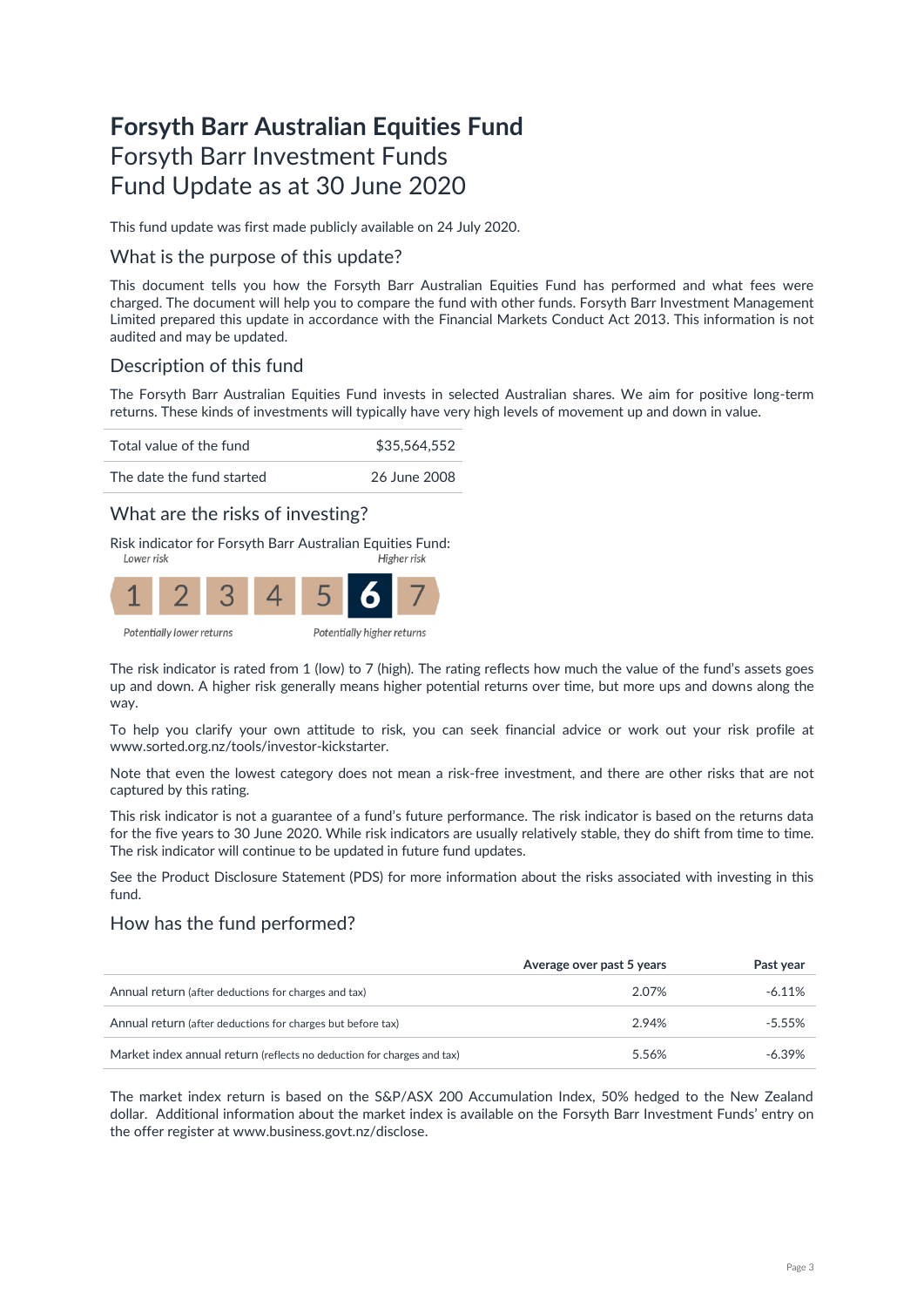### Annual return graph



This shows the return after fund charges and tax for each of the last 10 years ending 31 March. The last bar shows the average annual return for the last 10 years, up to 30 June 2020.

Important: This does not tell you how the fund will perform in the future.

Returns in this update are after tax at the highest prescribed investor rate (PIR) of tax for an individual New Zealand resident. Your tax may be lower.

### What fees are investors charged?

Investors in the Forsyth Barr Australian Equities Fund are charged fund charges. In the year to 31 March 2020 these were:

|                                                       | % of net asset value <sup>1</sup> |
|-------------------------------------------------------|-----------------------------------|
| Total fund charges                                    | 1.33%                             |
| Which are made up of:                                 |                                   |
| Total management and administration charges including | 1.33%                             |
| Manager's basic fee                                   | 1.28%                             |
| Other management and administration charges           | 0.05%                             |
| Total performance-based fees                          | 0.00%                             |
|                                                       | Dollar amount per investor        |
| Other charges                                         | \$0.00                            |

Investors are not currently charged any other fees. See the PDS for more information about fees. Small differences in fees and charges can have a big impact on your investment over the long term.

#### **Example of how this applies to an investor**

Jane had \$10,000 in the fund at the start of the year and did not make any further contributions. At the end of the year, Jane incurred a loss after fund charges were deducted but before tax of \$555 (that is -5.55% of her initial \$10,000). This gives Jane a total loss after tax of \$611 for the year.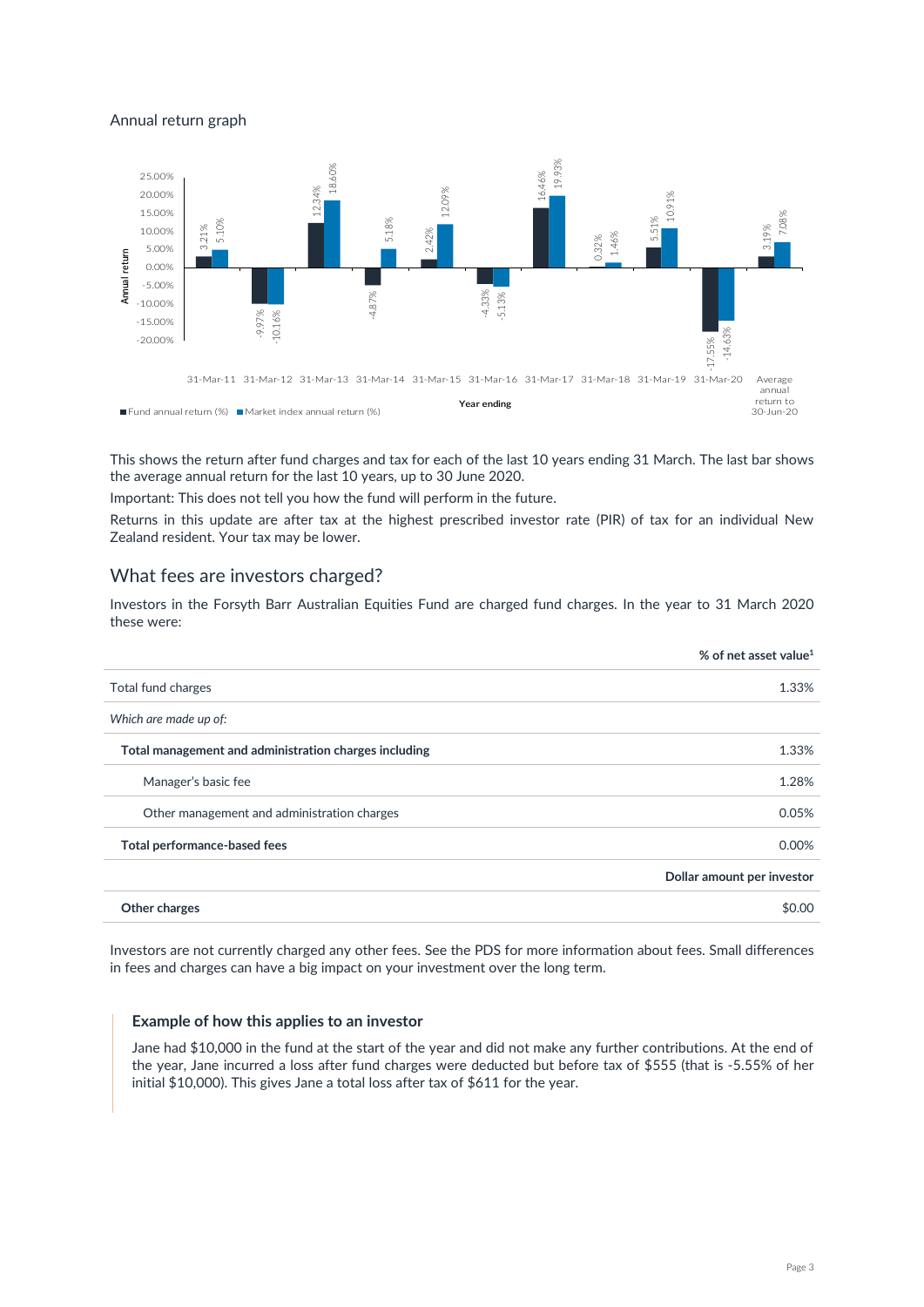# What does the fund invest in?

This shows the types of assets that the fund invests in.



### Actual investment mix

### Target investment mix

| Cash and cash equivalents    | 5.00%    |
|------------------------------|----------|
| New Zealand fixed interest   | 0.00%    |
| International fixed interest | $0.00\%$ |
| Australasian equities        | 85.00%   |
| International equities       | 0.00%    |
| Listed property              | 10.00%   |
| Unlisted property            | 0.00%    |
| Commodities                  | 0.00%    |
| Other                        | 0.00%    |

### Top 10 investments

|    |                                           | Percentage of   |                           |             | <b>Credit rating</b> |
|----|-------------------------------------------|-----------------|---------------------------|-------------|----------------------|
|    | Name                                      | fund net assets | <b>Type</b>               | Country     | (if applicable)      |
| 1  | <b>CSL Limited</b>                        | 10.92%          | Australasian equities     | Australia   |                      |
| 2  | <b>BHP Group Limited</b>                  | 8.03%           | Australasian equities     | Australia   |                      |
| 3  | Commonwealth Bank of Australia<br>Limited | 5.89%           | Australasian equities     | Australia   |                      |
| 4  | <b>Westpac Banking Corporation Ltd</b>    | 4.45%           | Australasian equities     | Australia   |                      |
| 5  | <b>Wesfarmers Limited</b>                 | 4.17%           | Australasian equities     | Australia   |                      |
| 6  | National Australia Bank Limited           | 3.84%           | Australasian equities     | Australia   |                      |
| 7  | Woolworths Ltd                            | 3.57%           | Australasian equities     | Australia   |                      |
| 8  | Telstra Corp                              | 3.48%           | Australasian equities     | Australia   |                      |
| 9  | ANZ transactional bank account            | 3.45%           | Cash and cash equivalents | New Zealand | AA-                  |
| 10 | <b>Rio Tinto Limited</b>                  | 2.95%           | Australasian equities     | Australia   |                      |
|    |                                           |                 |                           |             |                      |

The top 10 investments make up 50.75% of the fund.

We actively manage the fund's foreign currency exposures. As at 30 June 2020, these exposures represented 96.55% of the value of the fund. After allowing for foreign currency hedges in place, 67.39% of the value of the fund was unhedged and exposed to foreign currency risk.